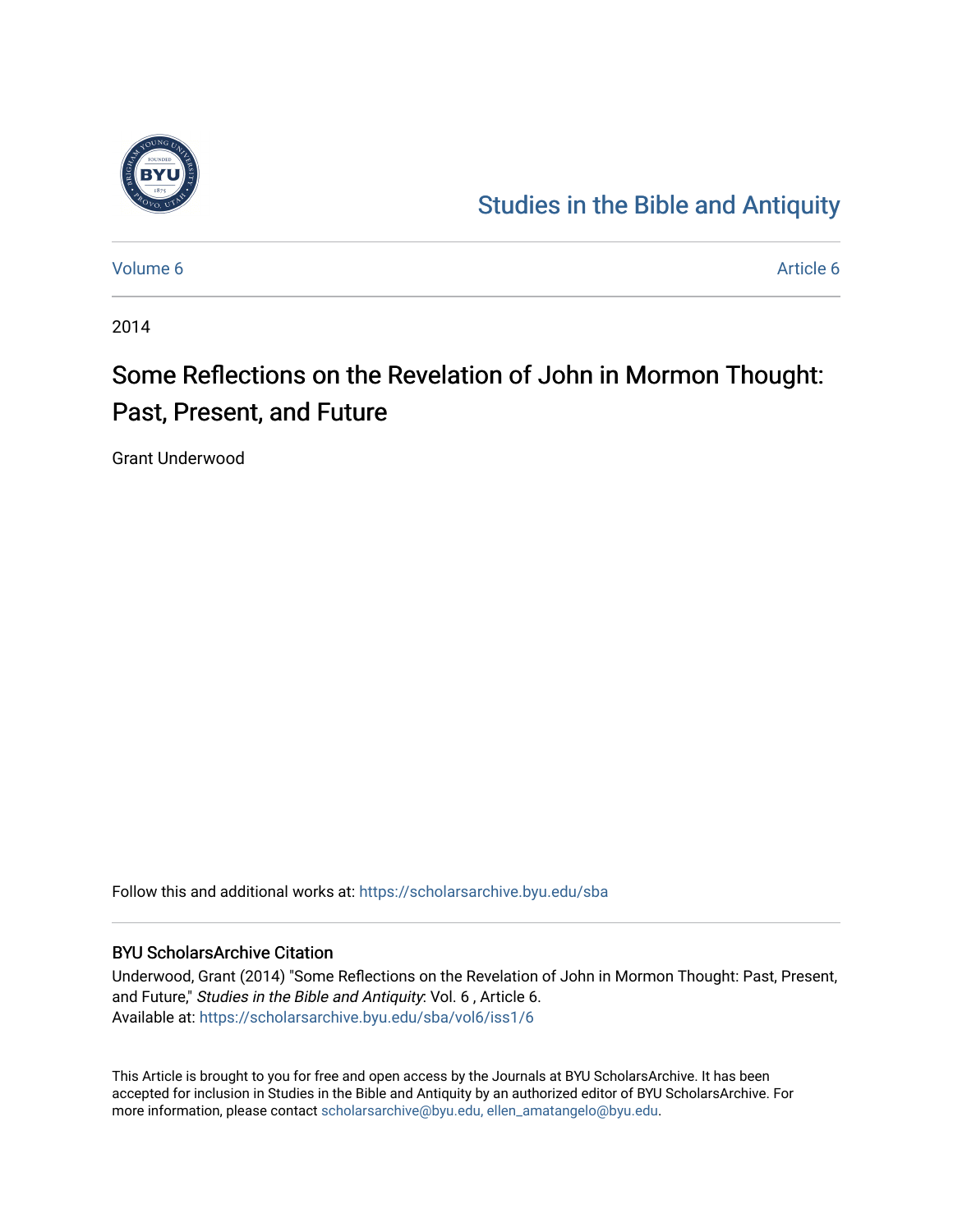## Some Reflections on the Revelation of John in Mormon Thought: Past, Present, and Future

### *Grant Underwood*

WHEN THE INVITATION TO JOIN THIS PANEL was issued, session conveners sent me a copy of Richard Draper's paper, indicating it was "based on his Commentary on Revelation" and as such offered a glimpse of the volume's content and approach. "Feel free," they wrote, "to comment on specific things from his paper, his commentary, or the broader topic." I shall do a bit of all three in the reflections that follow.

Among the first questions that arise when approaching any new work is the matter of audience. I had always assumed that the BYU New Testament Commentary series was conceived first and foremost to speak to the broader scholarly community, to demonstrate, if you will, that LDS engagement with the Bible deserves a place at the biblical-studies table. Naturally the volumes would also be of interest to Latter-day Saints, but they would not be the target audience. Reading Richard's paper, though, made me wonder if the primary audience has actually shifted to Latter-day Saints. Statements indicating that the book of Revelation is instructive "for those living in the last days," or "the point is that the Saints must

This paper was originally presented in the Latter-day Saints and the Bible session of the 2014 Annual Meeting of the Society of Biblical Literature as part of a panel response to a paper by Richard Draper entitled "Some Aspects of the Apocalypse of John from an LDS Perspective" and the recent commentary on Revelation by Draper and Rhodes: Richard D. Draper and Michael D. Rhodes, *The Revelation of John the Apostle*, BYU New Testament Commentary Series (Provo, UT: BYU Studies, 2013). The other panelists were Professor Craig Blomberg of Denver Seminary and Professor Richard Mouw of Fuller Theological Seminary.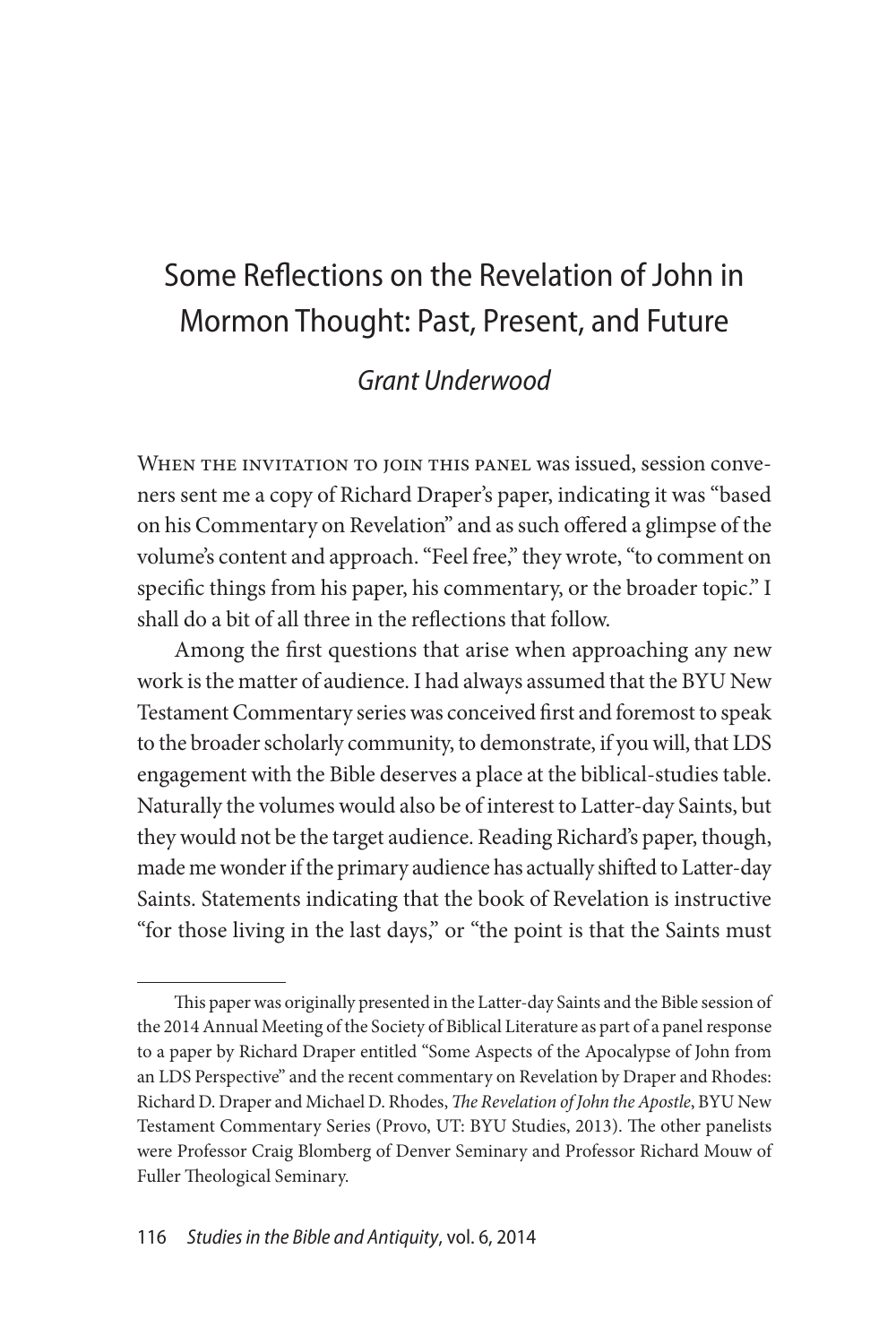endure," or "it behooves all of us to repent and help Him move the work forward," while perfectly fine in an LDS context, strike me as in-house language less suited for an academic setting like this. While helping direct the Mormon Studies group in the American Academy of Religion, we urged LDS presenters at our annual sessions to keep the wider audience in mind and stressed that the AAR is a venue for the academic, rather than the confessional, study of religion. I imagine that the Society of Biblical Literature has a similar vision for its constituent units as well.

In this regard, I would also suggest a revision of the commentary's promotional blurb on the series website. "Latter-day Saints," it proclaims, "are in an excellent position to decipher and understand [Revelation's] symbols. To these people the Lord promised [quoting the Book of Mormon] . . . 'great and marvelous things which have been hid up from the foundation of the world. . . . And [the] revelations which I have caused to be written by my servant John [shall] be unfolded in the eyes of all the people' (Ether 4:15–16). Now is the time of that unfolding." Despite the excitement one might feel at the publication of a work many years in production, we should be careful not to let our enthusiasm carry us into overconfident triumphalism. On what grounds did the blurb writer decide to speak for God in proclaiming that the day of Revelation's unfolding is now or to imply that Draper and Rhodes are the ones to unfold it? Along these lines it would also seem prudent to avoid disparaging other religious perspectives with statements like, "There is no good news in its worldview, only a lot of hokey advice," ironically the very barb often hurled at Mormonism.

Perhaps the most crucial aspect of considering a non-Mormon audience is the need to speak the language of scholarship by employing methodologies that produce reasoned argumentation rather than doctrinal assertion. Let me illustrate by referring to Joseph Smith's reading of Revelation 1:6, something Richard references in his paper. The King James Version (KJV) renders the verse "and hath made us kings and priests unto God and his Father." Richard correctly points out, "Joseph stated this should be taken literally and that the passage proved that God himself had a father." Although it may be possible to read the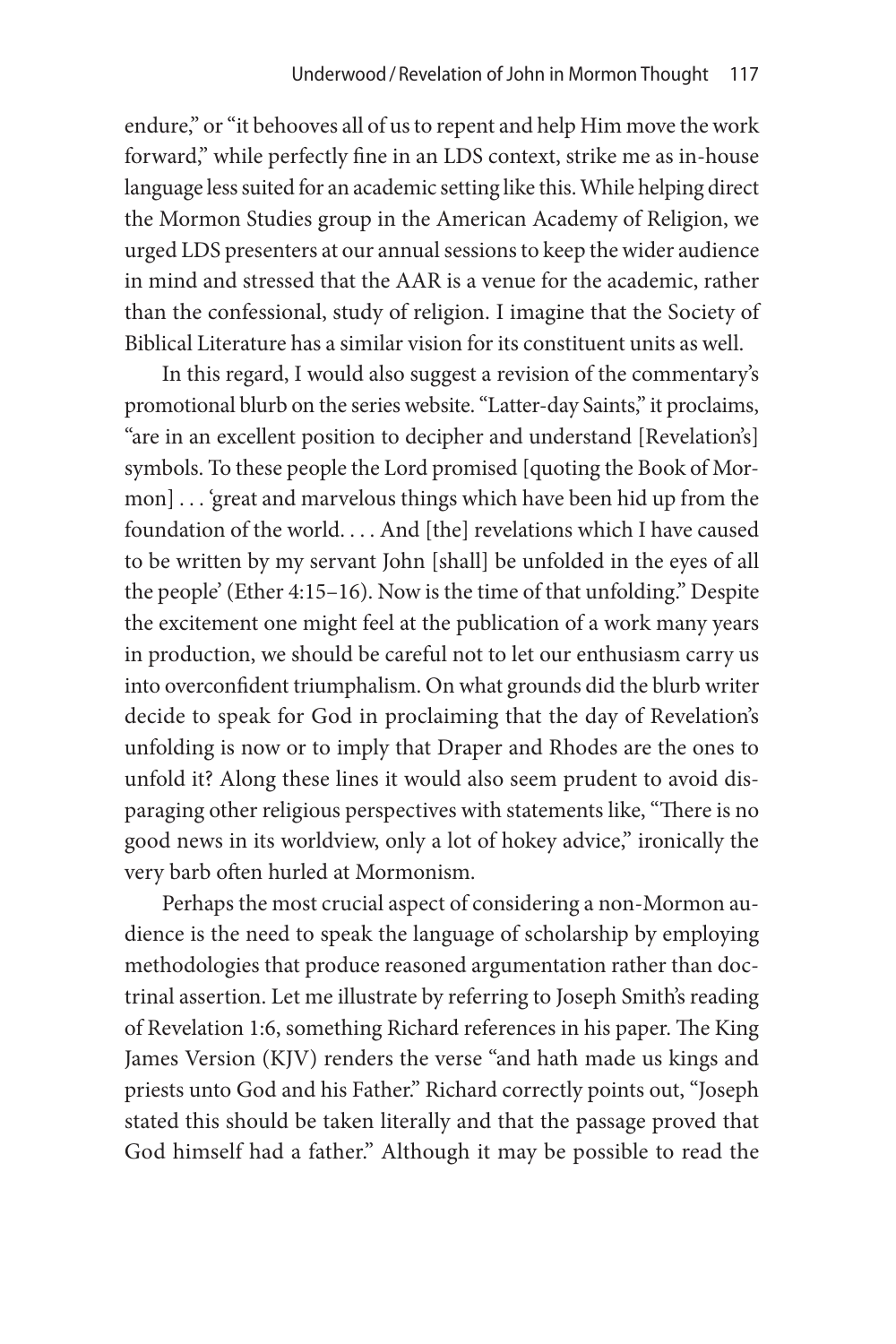passage in this fashion, the dominant theological presuppositions and exegetical practices of Christian scholars make it unlikely that they will be persuaded by this reading. Indeed, not even Joseph Smith himself read it this way until *his* theological presuppositions about God changed later in his life. Only when he began to expound a literal, familial relationship between Deity and humanity, along with the possibility of their never-ending progress and development, could such a reading of Revelation 1:6 be imagined. Earlier, in 1832, Joseph Smith did modify the wording of the verse in what Latter-day Saints today call the Joseph Smith Translation (JST), a project he undertook to revise or amplify certain passages of the Bible that he deemed incorrect or incomplete. In this case, he dropped the crucial "and" in "God and his father" so that it read "God, his father." This reference to a single God, of course, rather than a suggestion of divine plurality, is how virtually every other known Bible translation, including the rendition offered in the Draper and Rhodes commentary, translates the passage. Yet by the 1840s Joseph Smith was exuberantly proclaiming his new understanding and reading of the Bible in support of that view. Contrary to the usual interpretation of the statement in 1 Corinthians 8:5 that "there be gods many and lords many," Joseph declared, "I testify that Paul had no allusions to [pagan gods]—I have it from God & get over it if you can."1

So, what happens if most of the Christian world *cannot* "get over" Joseph's claim that his unique interpretations came directly from Deity? What if, to mention several more arcane ideas highlighted by Richard, non-Mormons struggle to see being made "kings and priests unto God" as receiving the "fulness of the priesthood" in a culminating temple ordinance, or the white stone mentioned in Revelation 2:17 as a revelatory Urim and Thummim? Must the dialogue stop there? Latter-day Saints may rejoice in what they take to be revealed glosses on the book of Revelation even when they seem to defy history, language, or context. But a sympathetic Christian friend might reasonably reply: "You invite me to

<sup>1.</sup> Andrew F. Ehat and Lyndon W. Cook, eds., *The Words of Joseph Smith: The Contemporary Accounts of the Nauvoo Discourses of the Prophet Joseph* (Provo, UT: Religious Studies Center, Brigham Young University, 1980), 379.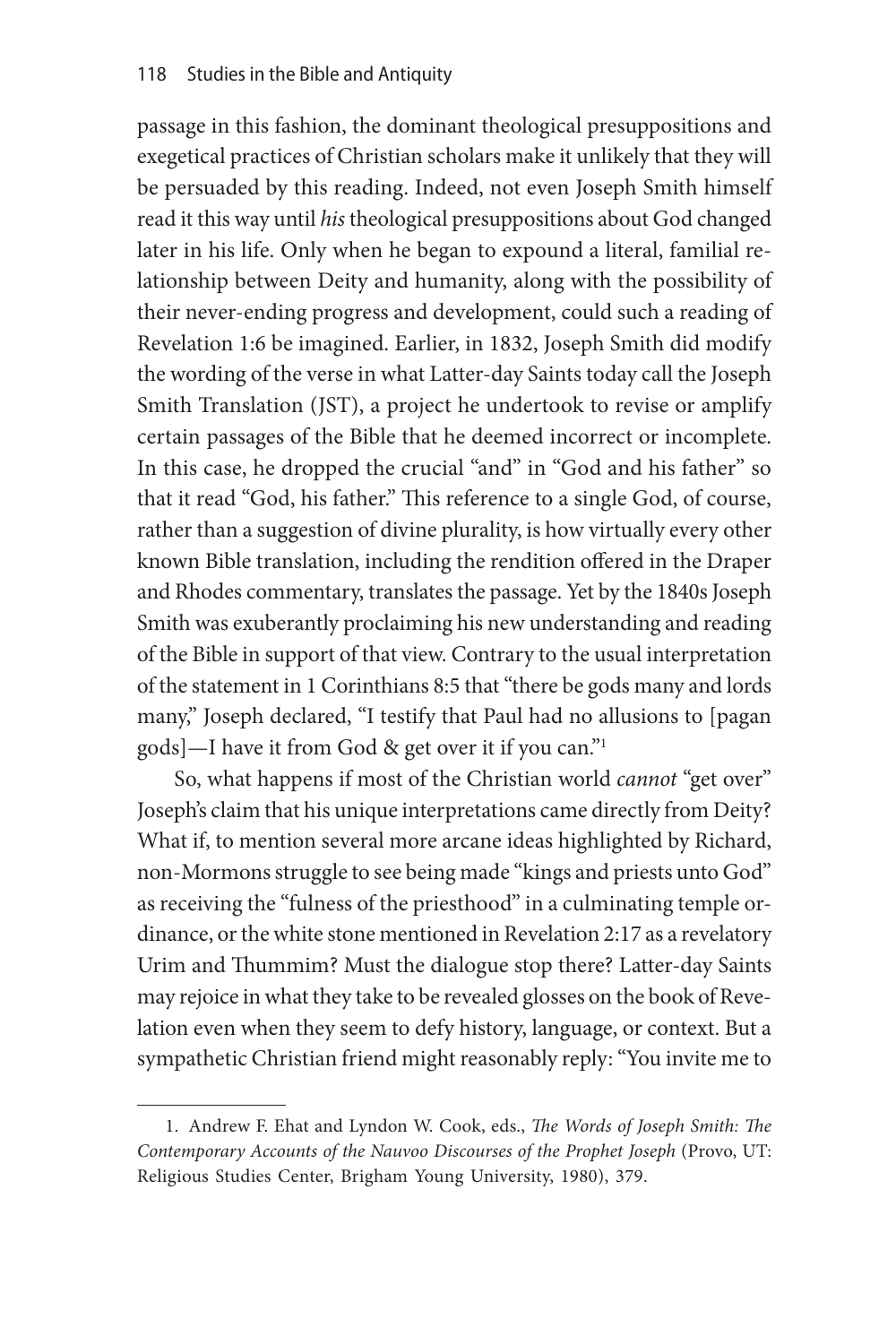lay aside the careful textual and contextual analyses of biblical scholars to accept the word of your prophet, who provides no reasoned exegesis but merely asserts as a fact divinely revealed to him that John was referring to God's father or that Paul had no reference to pagan gods or . . ." —and here a long list of idiosyncratic interpretations could be inserted. "I'm open-minded," continues the friend, "but I need more intellectual traction. Please set forth the logical, literary, and historical arguments in support of these views." That is precisely what I would hope would happen in an LDS commentary such as this. Though Richard devotes little space to it in the body of his paper, his two long footnotes engaging scholarship on the question of the authorship of the book of Revelation hint at his willingness to do so. If we Latter-day Saints want our writings to be more than curiosity shops where non-Mormons come to view the theologically exotic Other, it will be through such reasoned argumentation.

I turn now to methodological considerations and begin by interrogating Richard's practice of speaking of and for Latter-day Saints as a uniform collectivity. Is that desirable? Have Latter-day Saints spoken univocally across time and space? Can one really talk of *the* LDS view as if it were monolithic? Religious thought, whether in institutions or individuals, is not a static essence that moves unchanged across time and space. It is constantly, if subtly and perhaps not altogether consciously, being shaped and reshaped in response to changing circumstances and new ideological resources. This is true of each and every individual who constitutes the collectivity known as Latter-day Saints. Here I will take Joseph Smith as an example. In the 1832 document "Revelation Explained" (now D&C 77), Joseph offers answers to several questions about the first eleven chapters of John's Apocalypse. In response to a query regarding Revelation 4:6, "what are we to understand by the four beasts," he replies, "they are figurative Expressions used by the revelator John in disscribing heaven the paradise of God" and were "shewn to John to represent the glory of the classes of beings . . . in the enjoyment of their eternal felicity." Revelation 4:6 (KJV) also describes the four beasts as being "full of eyes before and behind." Joseph explained that these eyes were "a representation" of knowledge and their wings were "a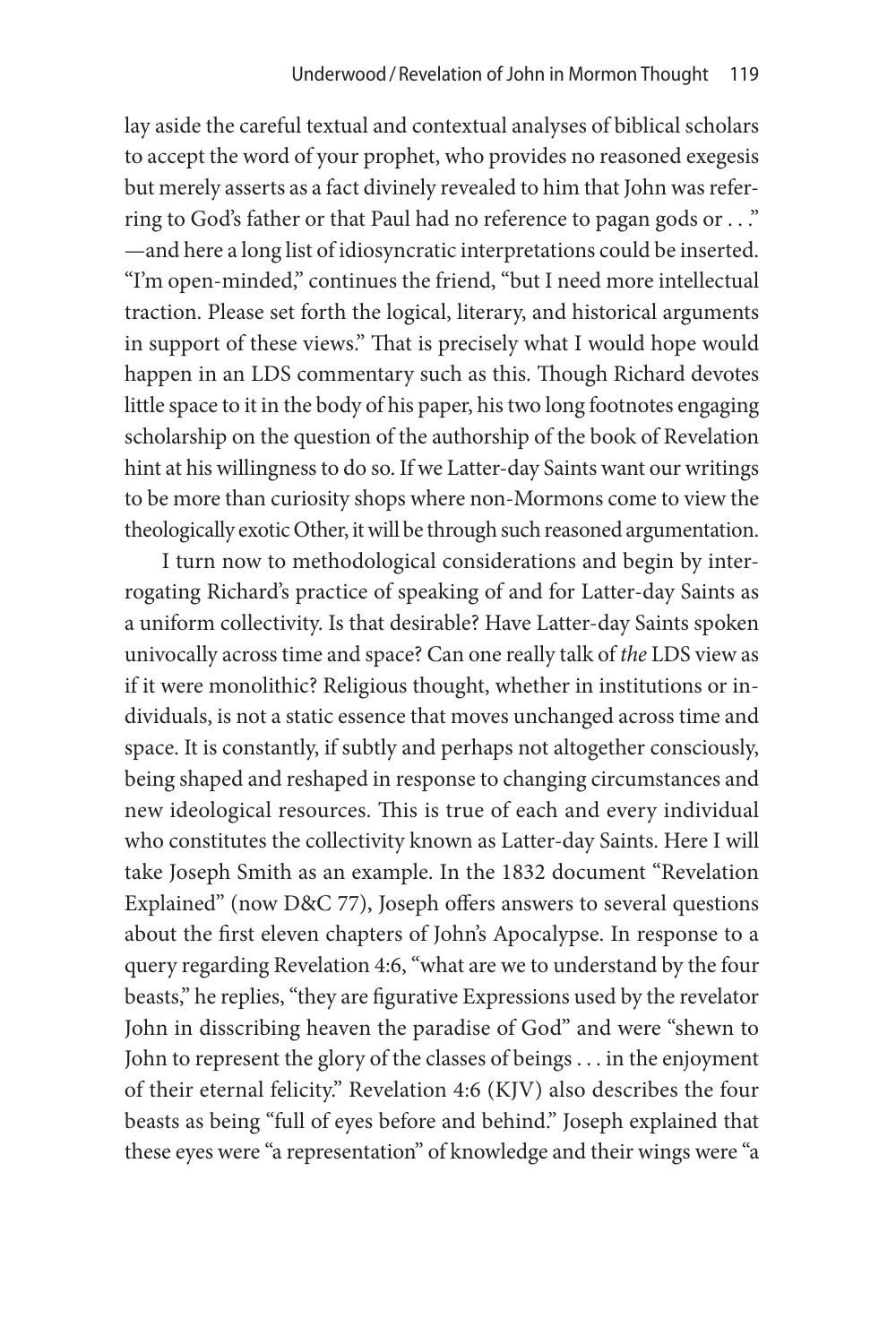representation of power to move to act &c."<sup>2</sup> Further on in Revelation 13:1, where a seven-headed beast rising up out of the sea is depicted, Joseph revised the verse to read, "*And I saw another sign, in the likeness of the kingdoms of the earth*; a beast rise up out of the sea . . . having seven heads and ten horns" (JST).

A decade later, Joseph Smith found himself in the midst of national agitation over the predictions of William Miller, a New York farmer who believed he had cracked the Bible's prophetic code and thereby learned that the second coming would take place about the year 1843. On several occasions Joseph explicitly repudiated Millerite teaching, but what particularly drew his ire was the historicist hermeneutics that underlay Miller's reading of Revelation.3 "Johns vision was very different from Daniels Prophecy," insisted Joseph Smith. John's vision referred "to things ex<sup>[is]</sup>ting in heaven," whereas Daniel saw "a figure of things on the which are on the earth." Joseph returned specifically to the subject of the four beasts, this time to argue for "the a[c]tual existenc[e] of beasts in heaven."4 John's "grand secret was to tell what was in heaven."5 Rather than being "figurative expressions," as he earlier declared, he now opined that they probably "were beasts which had lived on another planet. than our's."6 More broadly, focusing on "every creature in heaven" mentioned in Revelation 5:13, Joseph said John saw "strange beasts of which we have no conception" that had been "saved from ten thousand times ten thousand earths like this."7 As for the beast of Revelation 13 that Joseph

<sup>2.</sup> Matthew C. Godfrey, Mark Ashurst-McGee, Grant Underwood, Robert J. Woodford, and William G. Hartley, eds., *The Joseph Smith Papers: Documents, Volume 2: July 1831–January 1833* (Salt Lake City: Church Historian's Press, 2013), 209–10 (hereafter cited as JSP D2).

<sup>3.</sup> For more on the Latter-day Saint encounter with Millerism, see Grant Underwood, *The Millenarian World of Early Mormonism* (Urbana: University of Illinois Press, 1993), 112–26.

<sup>4.</sup> Andrew H. Hedges, Alex D. Smith, and Richard Lloyd Anderson, eds., *The*  Joseph Smith Papers: Journals, Volume 2: December 1841-April 1843 (Salt Lake City: Church Historian's Press, 2011), 325 (hereafter cited as JSP J2).

<sup>5.</sup> Ehat and Cook, *Words of Joseph Smith*, 188.

<sup>6.</sup> JSP J2:325.

<sup>7.</sup> Ehat and Cook, *Words of Joseph Smith*, 185.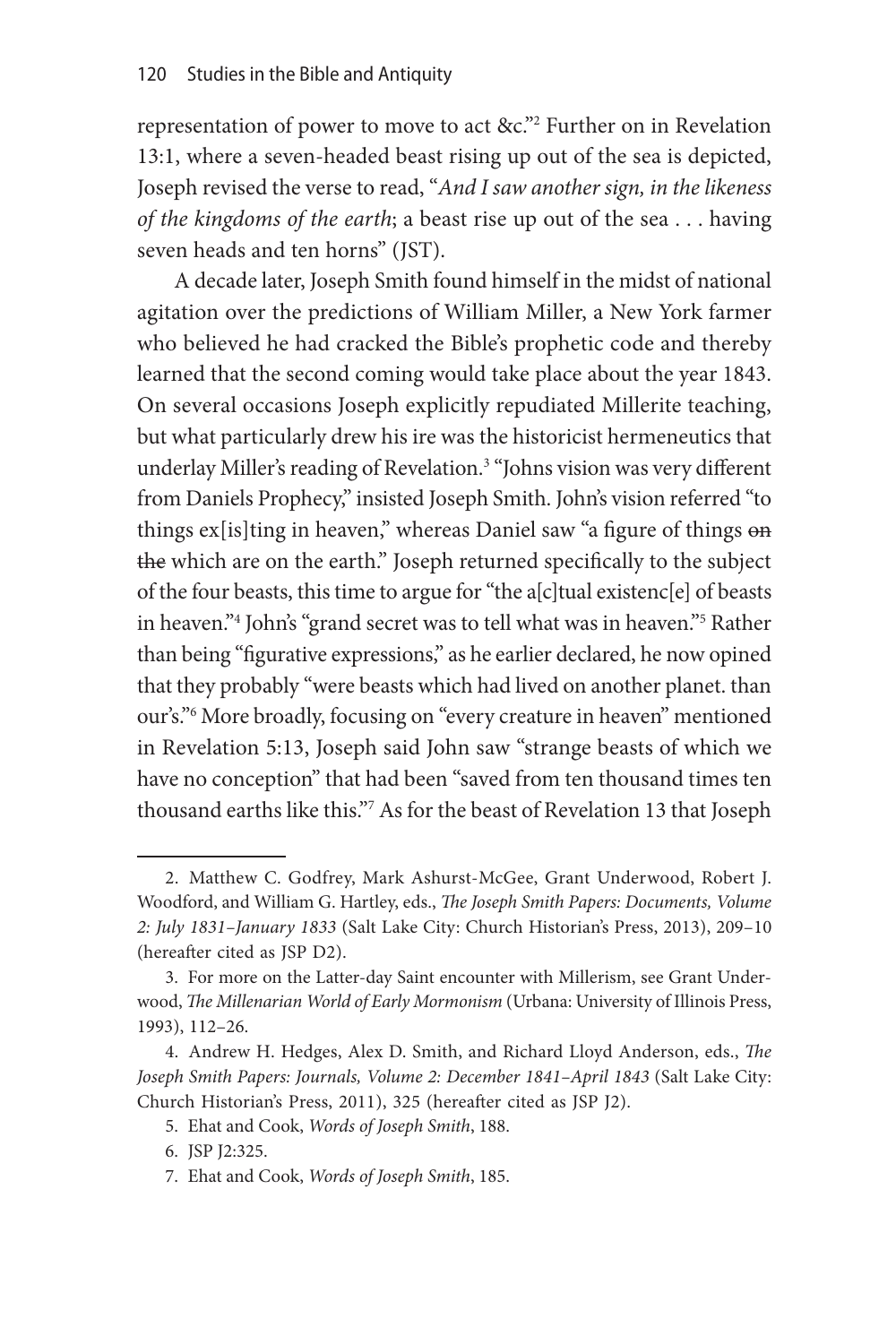had previously described as being "in the likeness of the kingdoms of the earth," he now declared that "the beast John saw as spoken of in the 13th chapter was an actual beast to whom power was to be given. An actual intelligent being in heaven."8 Here is his reasoning for laying aside a figurative interpretation: In Revelation 13:4 the earth's inhabitants are amazed at the beast and ask, "Who is able to make war with him?" "Suppose we admit," asked Joseph, that the beast "means the kingdoms of the world [which he himself had suggested in 1832], what propriety would there be in saying, who is able to make war with myself. If these spiritualizing interpretations are true, the book contradicts itself in almost every verse, but they are not true."9

So here we have Joseph Smith offering figurative interpretations at one point in his life and arguing against them in another. How might an LDS scholar explain this in a commentary? In speaking to other biblical scholars, an LDS biblical commentator could simply say that Joseph changed his mind or point out that differing contexts elicited different expressions. Individuals rarely systematize their thought, certainly not when speaking extemporaneously as Joseph almost always did. Systematizing and harmonizing is what followers do to such key religious figures as Augustine or Aquinas, John Calvin or Joseph Smith. The need here is to be discriminating enough to distinguish between the Joseph Smith of developed Mormon theologies and the Joseph Smith that can best be reconstructed from the historical documents. As my evangelical copanelists know, much has been said over the years in the name of John Calvin that is more Calvinism than Calvin himself.

On the other hand, if a commentator is writing as a believing Latter-day Saint to other believing Latter-day Saints, then it is necessary to consider some of the popular LDS paradigms for prophetic functioning. Did Joseph *always* speak the word of God? He himself answered that question on one occasion, remarking famously that a "'Prophet is not always a Prophet' only when he is acting as such,"10

<sup>8.</sup> Ehat and Cook, *Words of Joseph Smith*, 186.

<sup>9.</sup> Ehat and Cook, *Words of Joseph Smith*, 187.

<sup>10.</sup> JSP J2:256.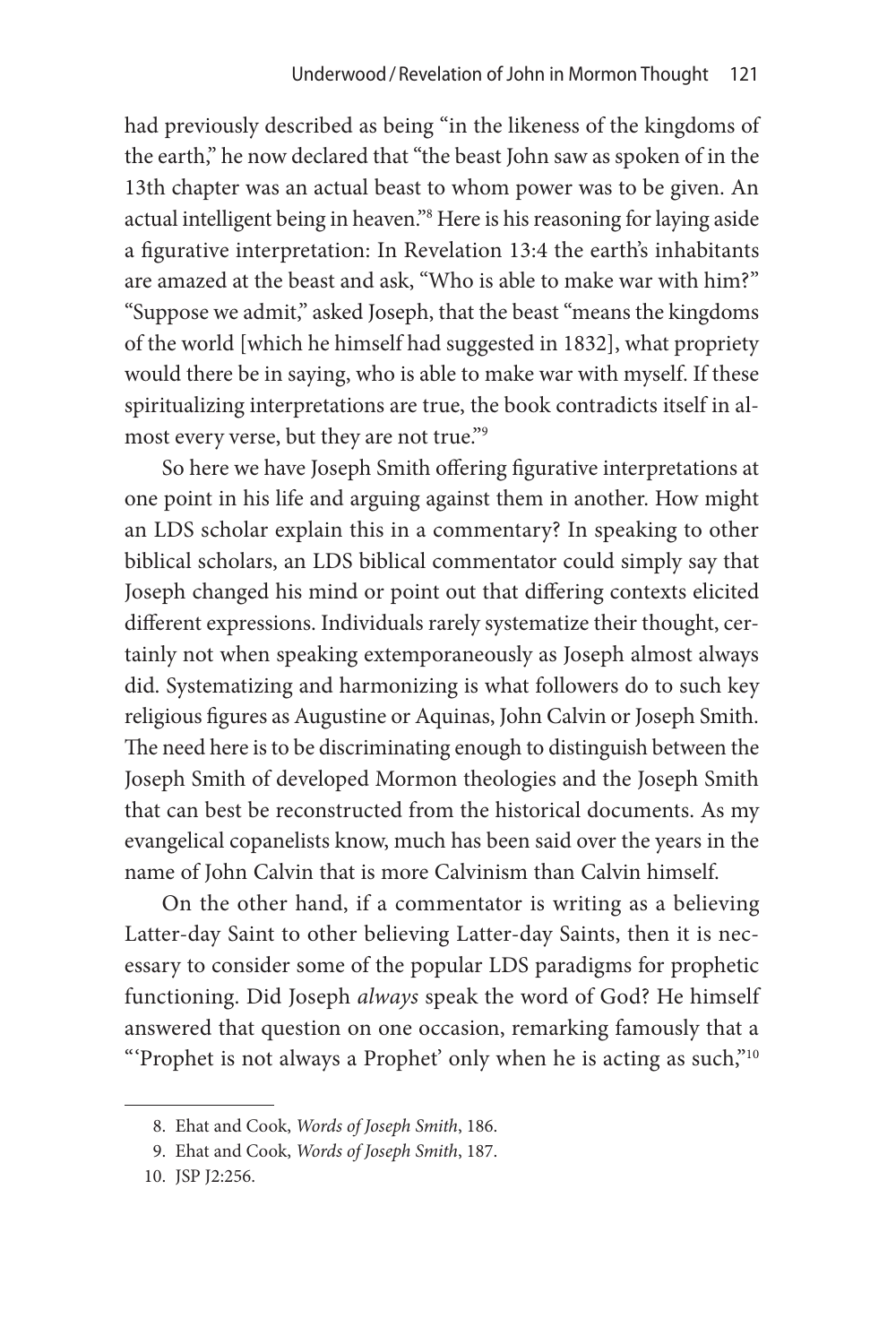echoing Paul's clarification to the Corinthians, "To the rest speak I, not the Lord" (1 Corinthians 7:12). Over the years Latter-day Saints have created several rudimentary theological grids for plotting the relative authoritativeness of church leaders' expressions, including Joseph's, but the matter has yet to receive the detailed and careful calibration that centuries of Catholicism have brought to the question of what constitutes official or dogmatic pronouncements in their communion. Still, LDS commentators can make some assessments about levels of authoritativeness in the prophet's expressions. We might invoke the LDS construct of "line-upon-line" development, what others would call the evolutionary model of Joseph's thought, whereby the Nauvoo expressions are considered more mature and refined, more completely "true," than earlier statements. Or we might argue that in Nauvoo Joseph was overreacting to historicist hermeneutics and overstating his case, thus enabling those remarks to be gently laid aside. Of course, there is always the harmonizing move that leaves no expression behind and attempts to weave them all together into a consistent theological tapestry, or the Procrustean intervention that stretches or lops off parts of the body of a person's thought in order to make it fit the desired theological bed. Such are the activities that turn Calvin into one's preferred version of Calvinism or Joseph into a particular Mormonism. However LDS commentators proceed, they will want to maintain a rigorous approach to Joseph Smith's thought, one that does not ahistorically smooth out ambiguities or allow subsequent theologizing in his name to be taken as identical with his teaching. Even if LDS commentators are writing with an LDS audience in mind, what won't do is to silence variety in the name of seamless consistency.

If a single individual's thought is not monolithic or uniform, that of institutions or entire traditions is even less so. Consider the case of the "man-child" mentioned in Revelation 12, which Richard discussed. For much of Mormon history, it has been common to interpret it as the priesthood or ministerial authority "caught up to heaven" during the great apostasy that drove the woman or true church into the wilderness. Alternatively, following the death of the Prophet, Elder Orson Hyde opined that the man-child taken to heaven was the martyred Joseph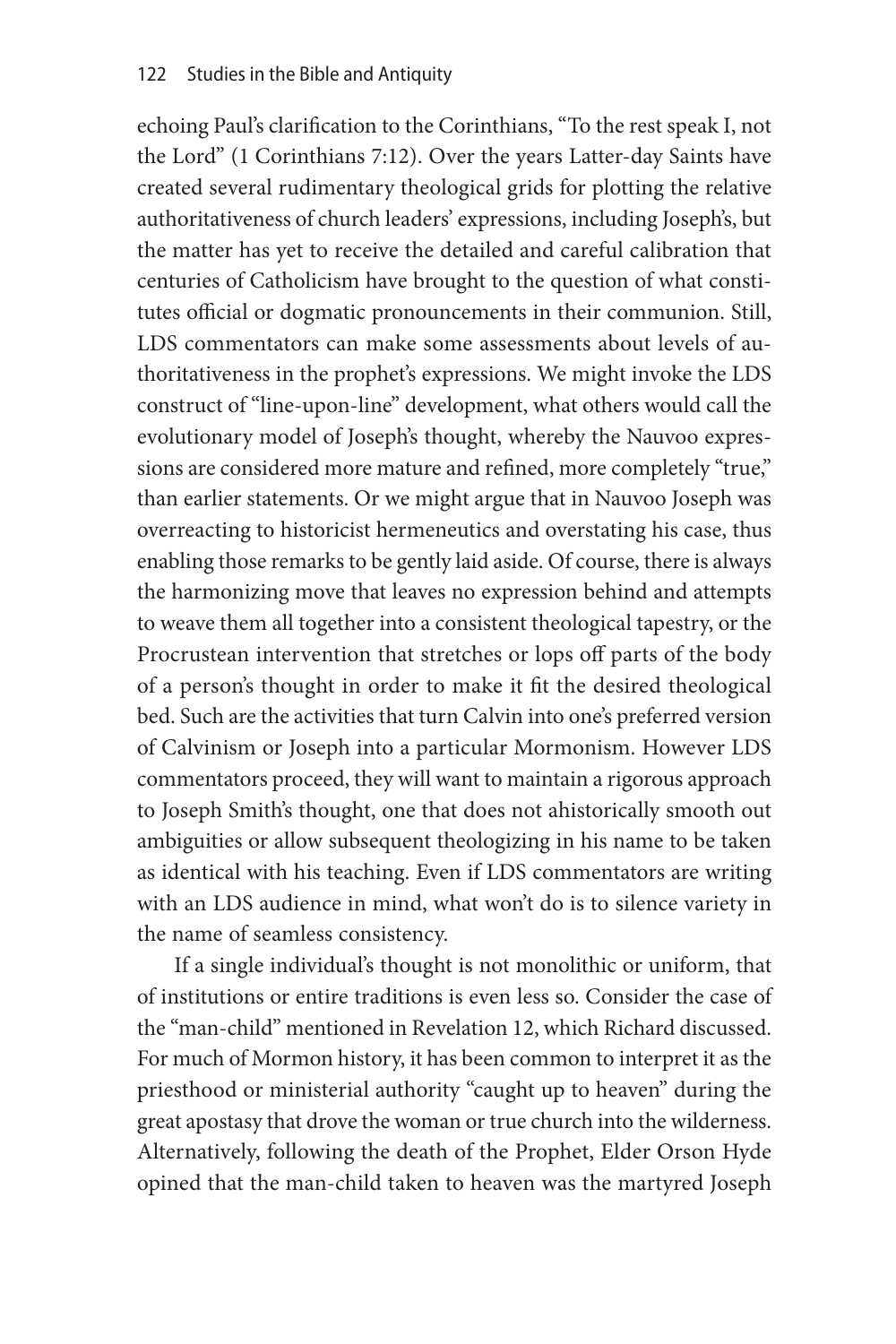Smith.<sup>11</sup> As the JST gloss that Richard shared became more widely known in the second half of the twentieth century, the idea has circulated that the man-child was the political kingdom of God destined to govern during the millennium. Regardless of the exegetical difficulties in sustaining any of these, the point is that LDS interpretation has not been univocal—a reality nicely illustrated in the contrasting views of twentieth-century apostles and in-laws Joseph Fielding Smith and Bruce R. McConkie. In a 1940s volume written for Sunday class use, Smith invoked the "priesthood" interpretation.<sup>12</sup> A generation later, McConkie—in his own commentary on the New Testament, which is consistently informed by JST readings—wrote that the man-child was the kingdom that would "hold sway during the Millennial Era."<sup>13</sup>

Similar variation characterizes understanding of the two witnesses (Gk. *martyres*) in Revelation 11. Although many Christian commentators over the centuries have interpreted them figuratively, the idea that they were two actual individuals, such as Elijah and Enoch or Elijah and Moses, has not been unknown. In the past two hundred years, the human-witness interpretation has been popularized by dispensationalist eschatology that typically construes them as two individuals who will play a role in the dramatic events depicted in Revelation. Joseph Smith offered similar views: "They are two prophets that are to be raised up to the Jewish nation in the last days, at the time of the restoration and to prophesy to the Jews after they are gathered and have built the city of Jerusalem."14 Well into the twentieth century, LDS commentators tended to follow the view of Elder Parley P. Pratt, who wrote in his influential *Voice* 

<sup>11.</sup> Orson Hyde, *Speech of Elder Orson Hyde delivered before the High Priests quorum in Nauvoo, April 27th, 1845 upon the course and conduct of Mr. Sidney Rigdon, and upon the merits of his claims to the presidency of the Church of Jesus Christ of Latter-day Saints* (Liverpool: James and Woodburn, 1845), 33.

<sup>12.</sup> Joseph Fielding Smith, *Church History and Modern Revelation*, 4 vols. (Salt Lake City: Council of the Twelve Apostles of The Church of Jesus Christ of Latter-day Saints, 1946), 2:118.

<sup>13.</sup> Bruce R. McConkie, *Doctrinal New Testament Commentary*, 3 vols. (Salt Lake City: Bookcraft, 1975), 3:511.

<sup>14.</sup> JSP D2:213.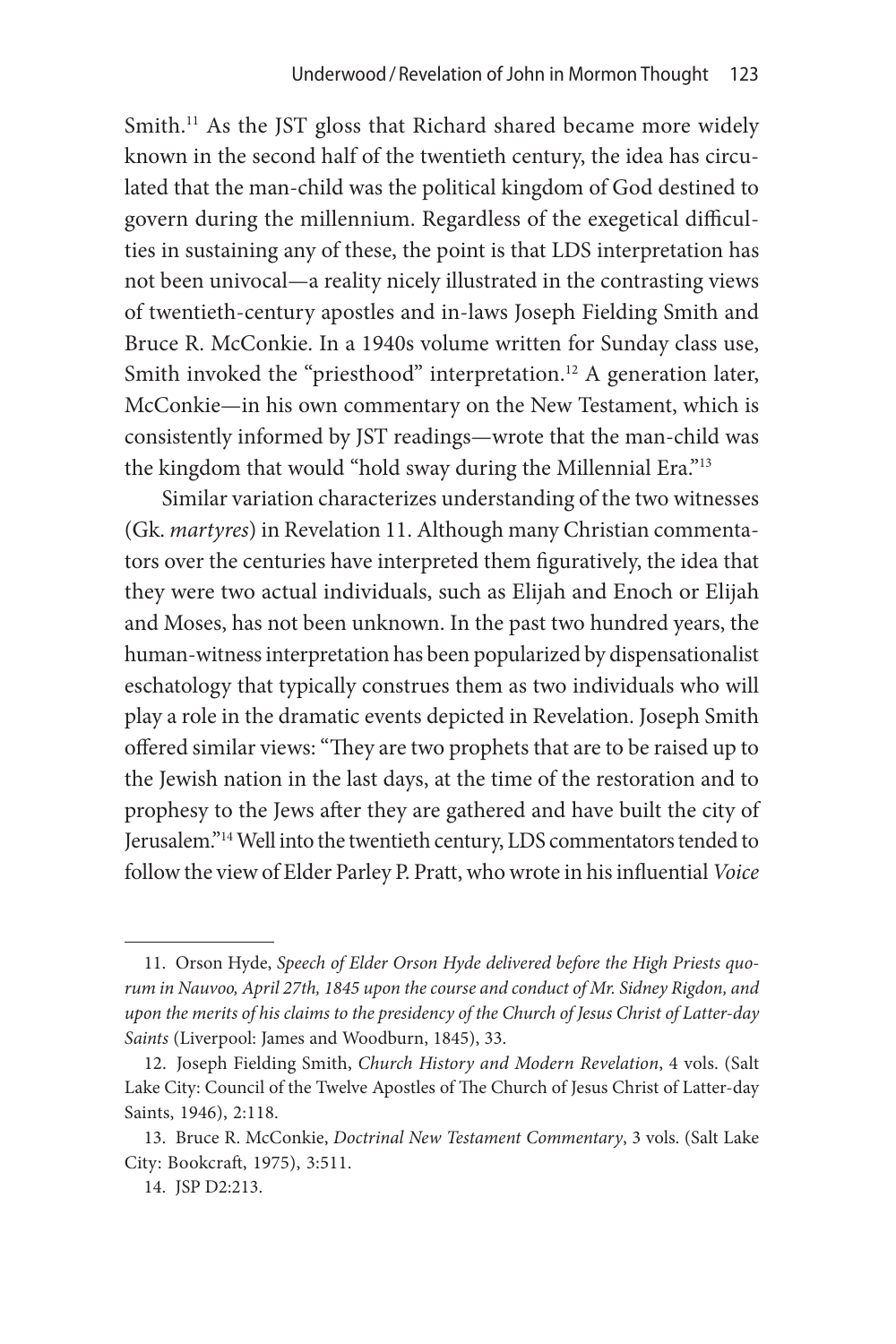*of Warning* that they were "a couple of *Jewish* Prophets."15 This is certainly a reasonable understanding of Joseph's statement, but because Bruce R. McConkie believed God would not raise up *Jewish* prophets outside his latter-day church, he declared, "No doubt they will be members of the Council of the Twelve or of the First Presidency of the Church."16 As with his interpretation of the man-child, Richard again embraces McConkie's view, which requires him to read Joseph's statement so as to stress that "these prophets do not come *from* the Jews but are *raised up to* them." Missing in his paper, in either case, is the acknowledgment that other LDS apostles interpreted John's visions differently, and consequently there is no reasoned analysis from Richard as to why he favors the view of one apostle over another. But these are matters one would wish to see addressed in an LDS commentary on Revelation.

Of course, the practice of picking a particular voice and presenting it as *the* LDS view is all too common in Latter-day Saint writing. Nonetheless, it is incumbent on scholars to acknowledge variety where it exists and not perpetuate the myth of a single Mormon view, especially because very few biblical interpretations have been officially, dogmatically endorsed. Presentations of LDS teachings should be richly textured, Kodachrome assessments of Mormon thought rather than monochrome portraits of perfect consistency in prophetic expression or churchwide uniformity in biblical interpretation.

The idea that biblical commentaries are straightforward, theologyfree expositions of a perspicuous Bible text is widely acknowledged to be an illusion. Even with the classic commentaries, what we are still getting is *Karl Barth'*s Romans or *Raymond Brown'*s John. That this commentary, therefore, is *Draper and Rhodes*'s Revelation rather than *the* LDS Revelation is no indictment, merely a reminder that the personal and the idiosyncratic are unavoidable. The challenge is to discipline theological idiosyncrasy through the rigor of time-honored scholarly

<sup>15.</sup> Parley P. Pratt, *A Voice of Warning and Instruction to All People: Containing a Declaration of the Faith and Doctrine of the Church of the Latter-day Saints, Commonly Called Mormons* (New York: Sandford, 1837), 82, emphasis added.

<sup>16.</sup> McConkie, *Doctrinal New Testament Commentary*, 3:509.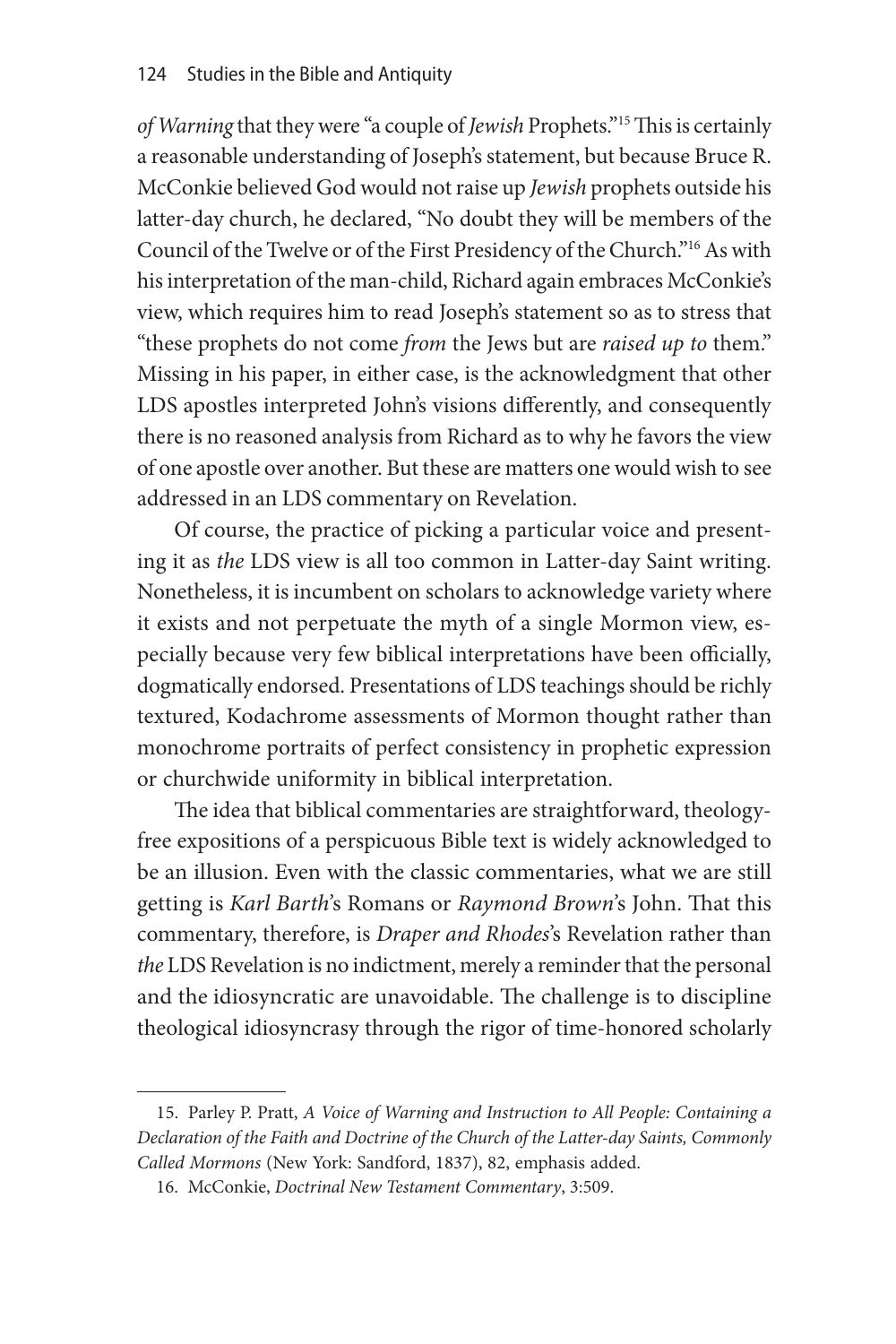methodologies. It is, for instance, to avoid letting textual exegesis drift into theologically driven eisegesis, something that can be subtle as well as overt. To interpretively link passages from one biblical book with another where there is no direct quotation or clear allusion involved, as Richard does with Isaiah 51 and Revelation 11, is a mild form of eisegesis rather than exegesis. It may be fine for Sunday sermons and devotional literature, but not for biblical commentaries. A full commentary provides ample space to set forth both the methodological principles and reasoned analyses by which we arrive at our own creative interpretations of Revelation, or come to favor certain LDS interpretations over others, or by which, to fill in the gaps left by a paucity of LDS engagement with the entire book of Revelation, we may depend on certain non-Mormon commentaries more than others.

At one point Richard correctly observes that "Restoration materials have not solved all the problems associated with Revelation." I would adjust that to say they have not solved *many* of the interpretive problems. Given the modicum of *official* LDS interpretation of Revelation, given Joseph Smith's own differing interpretations, and given the varying views found throughout the corpus of LDS literature, it seems premature to claim much about what Latter-day Saints have "solved" with regard to the book of Revelation. Moreover, despite Joseph Smith's intense interest in the last days, he was not nearly as enraptured with the book as other eschatologically oriented individuals in his or any other era. Not until April 1843, just a year before his death, did Joseph Smith give an extended discourse on the Apocalypse of John. "This is the fi[r]st time I have ever taken a text in Revelati $[0]$ n.— and if the young elders would let such things alone it would be far better."<sup>17</sup> "To have knowledge in relation to the meaning of beasts with seven  $\dots$  heads and te[n] horns and other figure[s] made use of in the revelations," he added, "is not very essential to the Elders."18 Perhaps that is part of the reason Joseph Smith did not include the brief "explanation" of the book's first eleven chapters

<sup>17.</sup> JSP J2:325.

<sup>18.</sup> Ehat and Cook, *Words of Joseph Smith*, 183.